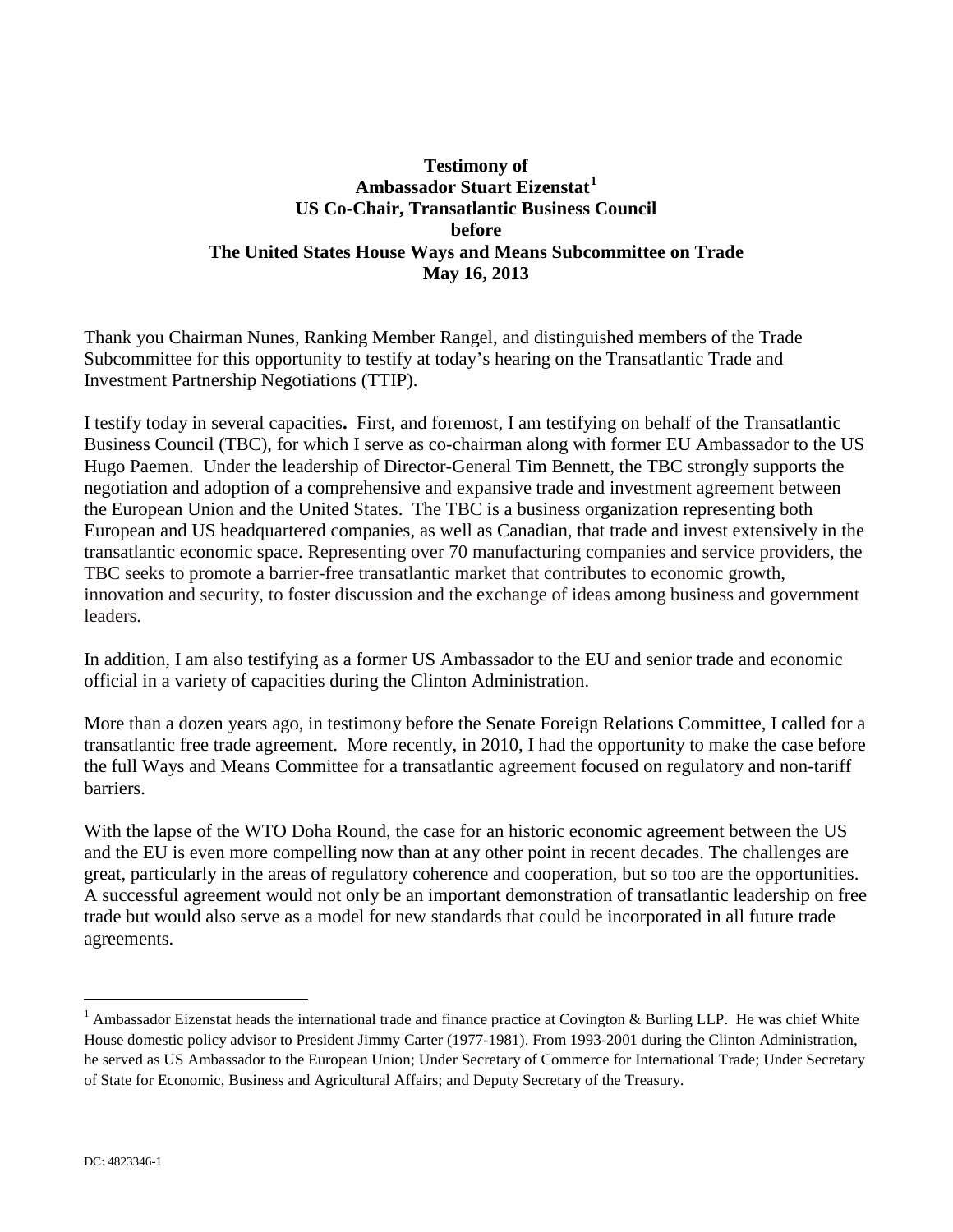## I. WHY THIS AGREEMENT AND WHY NOW?

#### First, I would like to put this agreement into a general context.

President Obama should be commended for embarking on the most ambitious trade agenda in recent memory -- from the Trans-Pacific Partnership (TPP) negotiations covering 11 countries and now Japan to the Transatlantic negotiations to multilateral negotiations on the International Services Agreement and expansion of the Information Technology Agreement. With the President's recent nomination of Michael Froman -- who has exerted significant leadership on trade throughout his time at the White House -- as the US Trade Representative, I believe we will see the momentum on trade continue if not increase over the course of the next year or two.

The TTIP in particular provides the opportunity to garner more bipartisan support than almost any other economic initiative. For one, the EU has high labor standards and environmental protections, making some traditional opponents of free trade agreements less likely to oppose TTIP on these grounds. Moreover, unlike some of our other trading relationships, US trade with the EU is largely balanced, with \$463 billion in US exports to the EU in 2012 and \$534 billion in imports from the EU countries. This subcommittee will play a vital role in building support for and helping secure a comprehensive and ambitious agreement that fuels transatlantic job creation and growth and sets out a path forward for a joint approach toward third countries.

The TTIP would be the most comprehensive trade agreement in history – bilaterally, regionally or multilaterally. The comprehensive ambition of TTIP provides significant opportunities for a wide swath of sectors on both sides of the Atlantic. As set out by the US-EU High Level Working Group (HLWG) on Growth and Jobs, the Agreement will cover: tariffs; services; investment reforms and protection; government procurement; WTO-plus rules on sanitary and phyto-sanitary issues (SPS); intellectual property rights; trade facilitation; competition policy; labor and environment.

Far from undercutting the WTO multilateral trade regime, which hopelessly stalled in the Doha Round after more than nine years of negotiations, a successful TTIP can create positive pressures on key countries to liberalize their own trade policies, and possibly shift their position in multilateral trade discussions for fear of being left behind.<sup>[2](#page-1-0)</sup> As noted in a recent report by the Peterson Institute for International Economics, TTIP "could become a template for the stalled global trade talks in several difficult areas, from agriculture to cross-border rules on services, investment and regulations."<sup>[3](#page-1-1)</sup>

### Second, the significant economic benefits of the agreement cannot be understated. A TTIP would be a deficit-free engine for growth and jobs on both sides of the Atlantic.

While the US is more advanced in our economic recovery, both sides of the Atlantic are suffering from sub-par economic and job growth and high levels of unemployment. The TTIP is a deficit free stimulus

<span id="page-1-0"></span><sup>&</sup>lt;sup>2</sup> See Uri Dadush, "Don't Buy the Hype on the Transatlantic Trade Deal," March 18, 2012, Carnegie Endowment for International Peace.

<span id="page-1-1"></span><sup>&</sup>lt;sup>3</sup> See Jeff Schott and Cathleen Cimino, "Crafting a Transatlantic Trade and Investment Pact: What Can be Done?" March 2013, Peterson Institute for International Economics.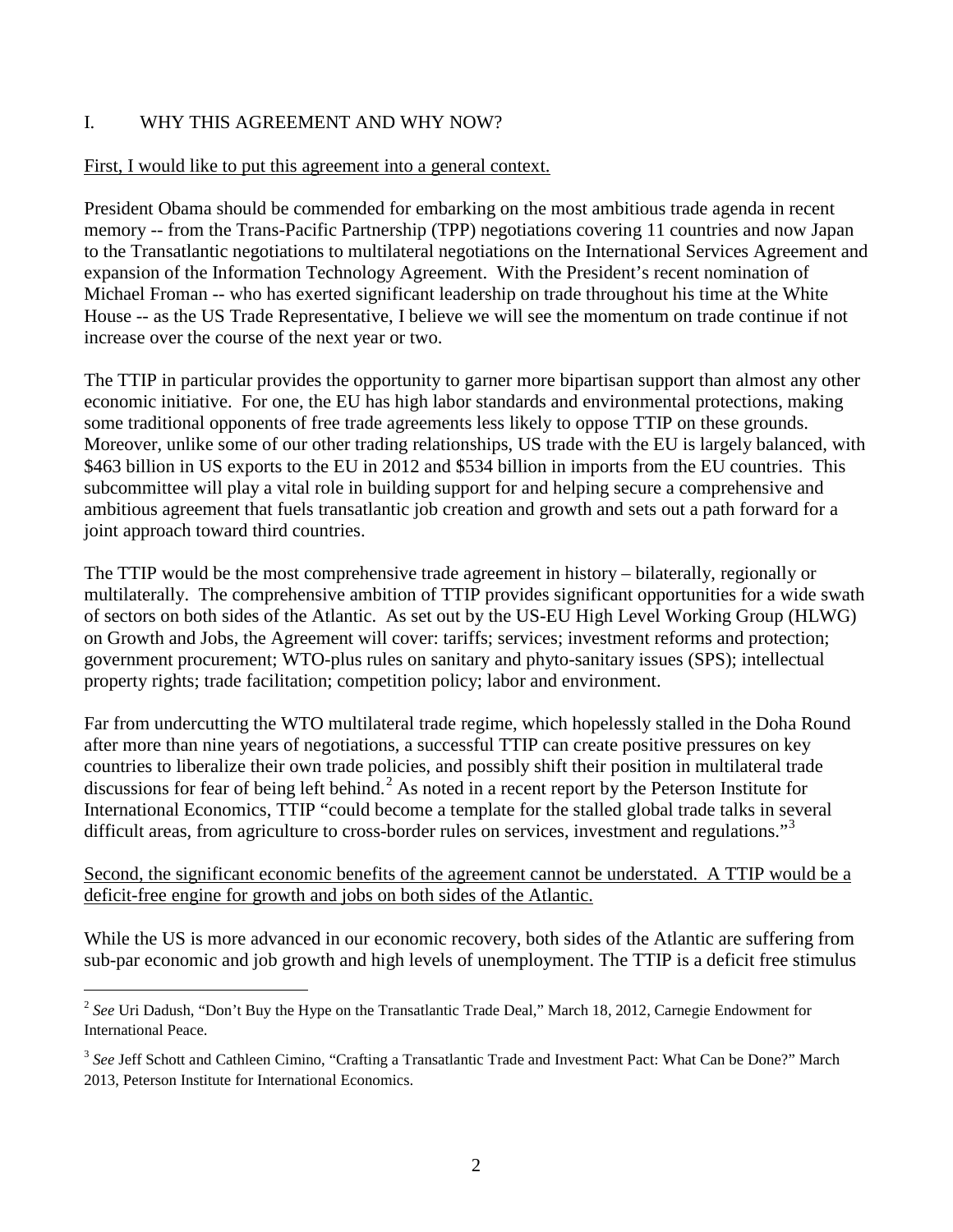to growth and jobs. Since 2006, US-EU trade has been growing at only an average annual rate of 3.8%. U.S. GDP growth in 2013 will likely be no more than 2% and far less than that within the 27 countries of the EU. A successful TTIP can add anywhere from 0.5% to 1% gains in GDP in both the US and the EU.

The numbers are impressive. The EU and US together account for almost half of global output of goods and services and almost a third of global trade—equating to almost \$1 trillion annually.

Significantly, there is more than \$3.5 trillion in two-way foreign direct investment between the US and the 27 EU countries. American companies invest more in Ireland than in China. In fact, 70% of jobcreating foreign investment in the US is from Europe, and US exports to the EU support more than 2.2 million American jobs. EU affiliates in the US provide more than 3 million jobs.

Moreover, as one recent definitive survey<sup>[4](#page-2-0)</sup> demonstrates, transatlantic investment actually dwarfs trade and is the backbone of our mutual economies. In fact, the US and Europe are each other's primary source and destination for foreign direct investment (FDI). While the US and Europe accounted together for only 25% of global exports and 31% of global imports in 2011, they accounted together for 57% of inward stock of FDI and 71% of outward stock of FDI. Transatlantic investment is thus an essential component to US and European jobs and prosperity.

Another unique dimension to transatlantic trade is the high degree of integration across "the Pond." Intra-firm trade between US and EU parent companies and their subsidiaries account for approximately 40% of the trade between us. Annual transatlantic sales between foreign affiliates between the US and EU markets exceed \$4 trillion per year.

U.S. states will also benefit significantly from TTIP. Both California and New York ranked first and second respectively as the top two states with jobs supported directly through European investment. They also ranked second and third respectively after Texas by total goods exports to Europe by value. Moreover, despite uneven economic conditions in Europe, 45 of 50 states still exported more to Europe than to China based on data for the first nine months of 2012. California and Michigan, for example, exported twice as much to Europe as China during this time, while New York's exports to Europe were seven times higher than to China.<sup>[5](#page-2-1)</sup>

## Third, the TTIP has major geo-political importance.

At a time when many in Europe worry that America's "pivot" toward Asia will diminish our interest in Europe, and at a time when the Euro-crisis and slow growth on the Continent have sapped optimism from European publics, the launch of this negotiation sends an important signal that America remains dedicated to Europe. It is critically important to reinvigorate the transatlantic relationship because it is the European nations with which we share core values of democracy, free speech, respect for human

<span id="page-2-0"></span><sup>4</sup> *See* Daniel S. Hamilton and Joseph P. Quinlan, "The Transatlantic Economy 2013: Annual Survey of Jobs, Trade and Investment between the United States and Europe," Center for Transatlantic Relations Johns Hopkins University.

<span id="page-2-1"></span><sup>5</sup> *Id.*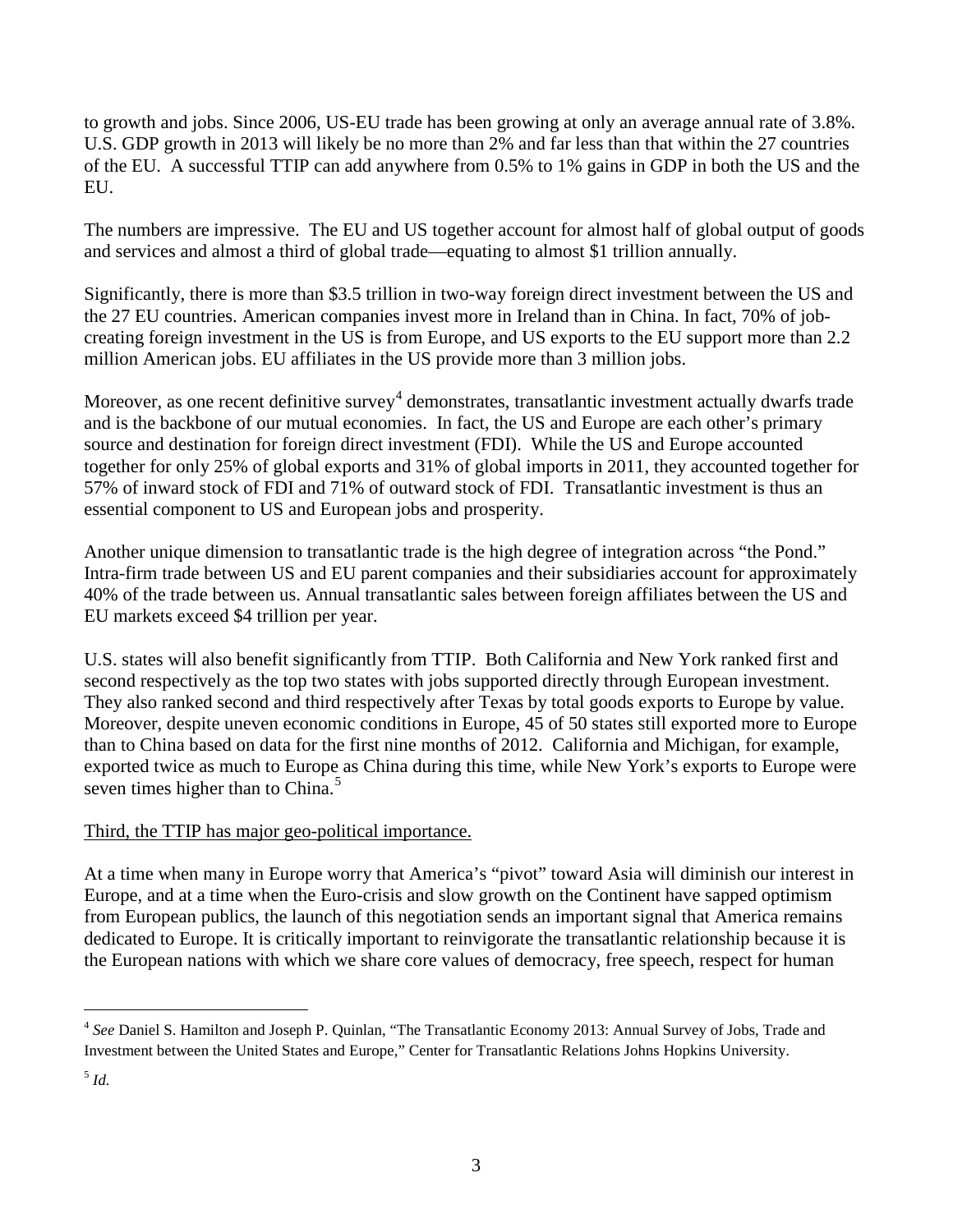rights and the rule of law. Europe is our key ally as we face difficult global challenges, from nuclear threats from Iran to North Korea, from the Arab revolutions to climate change.

There are essentially two competing models of governance in today's world. One is the transatlantic model shared by many other countries, based upon democratic governance, with free peoples, free markets, and free trade; the other is autocratic governance, state-controlled or dominated economies, and managed trade. The TTIP is an opportunity to show the world that our model of governance can produce tangible gains for our people on both sides of the Atlantic and more broadly is the best model to meet the challenges of the 21st century.

# II. SEIZING OPPORTUNITIES

The very ambition of the negotiation creates a daunting set of challenges for the US and EU. But there are several features which make it more manageable.

First, there is a demonstrated political commitment to success at the highest levels of the US and EU governments. Earlier this year, the U.S. government signaled its high level support for the creation of a job-creating and precedent-setting transatlantic agreement with President Obama's announcement in his State of the Union address. This support was reaffirmed just this week by President Obama and the British Prime Minister David Cameron.

Second, a great deal of work already exists upon which the TTIP negotiations can build. For example, after more than a year of intense work, the HLWG's 2013 final report established a framework for the talks, and committed the two parties to bridge gaps and differences.

More broadly, the US and EU have both agreed to make the foundation for the TTIP the most comprehensive free trade agreement each side has entered— for the US, this is the Korea-US FTA (KORUS-FTA) and for the EU, it is the Korea-EU FTA (KOREU FTA).

As the Peterson Institute analyzed in its March 2013 report, this means that the two pacts with Korea, which are similar in many respects, can be harmonized as a first order of business into a workable framework agreement in fairly short order, giving each other what each gave to Korea. While this is not to understate the differences between the two agreements, these differences are not insurmountable.

In addition, the TPP, which sets out to tackle a number of "21st century" issues including state-owned enterprises and regulatory cooperation, can also serve as an important vehicle to help raise the level of ambition reflected in the final TTIP agreement.

Third, contrary to many who dismiss it as inconsequential, since tariffs only average around 3% between the US and EU, the recommendation of the HLWG to "substantial elimination of tariffs upon entry into force and phasing out all but the most sensitive of tariffs within a short time frame," will have a large payoff. This is because the volumes of trade are so enormous, that reducing even small tariff barriers can yield significant gains. A study by  $ECIPE<sup>6</sup>$  $ECIPE<sup>6</sup>$  $ECIPE<sup>6</sup>$  finds that eliminating tariffs would boost EU exports by

<span id="page-3-0"></span><sup>6</sup> Cited in the March 2013 Peterson Institute report.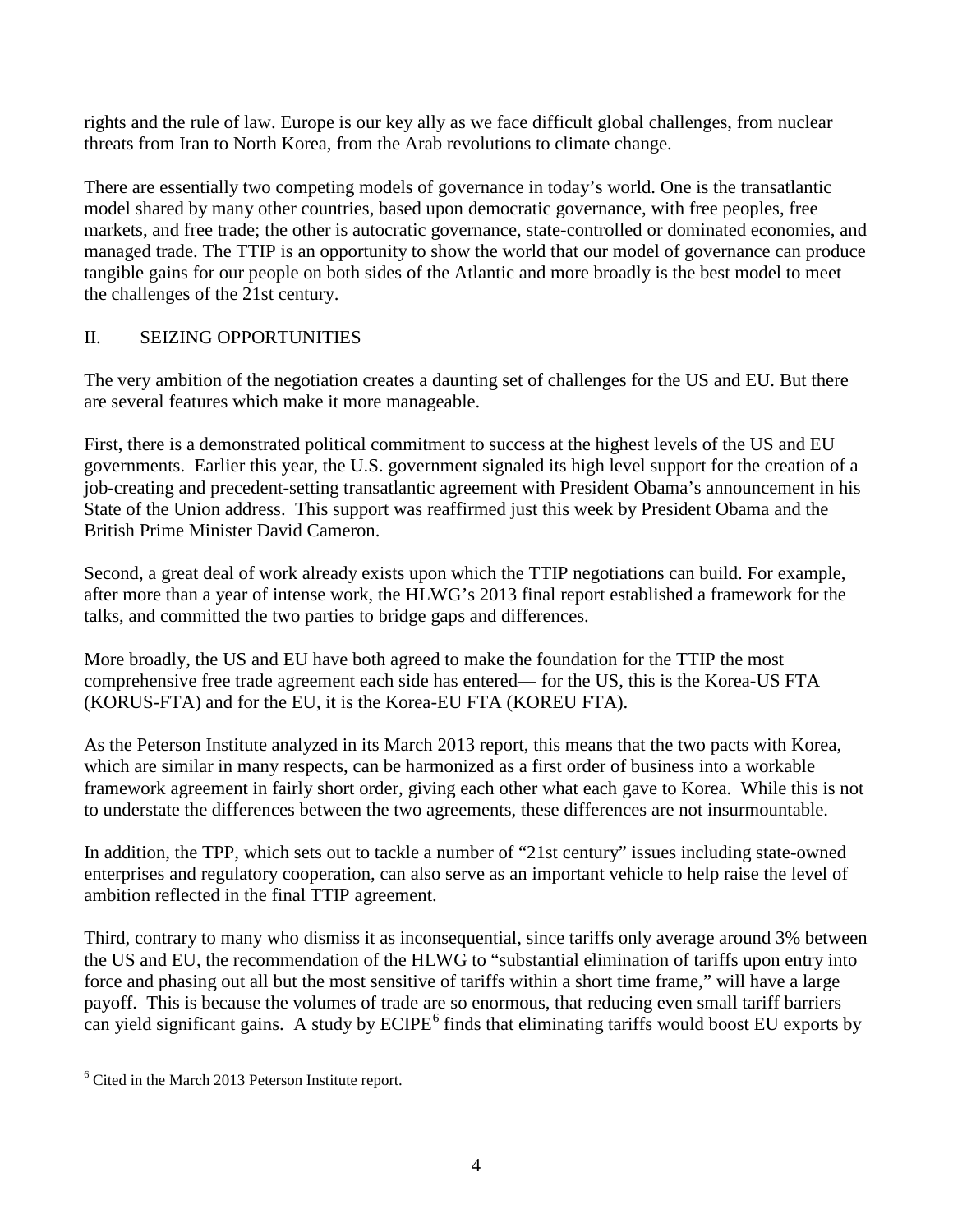7% and US exports by 8% within a few years. Also, by reducing input costs for EU and US companies integrated across the Atlantic, it will make them more competitive in global markets.

In fact, the tariffs on agricultural products are much higher, and even in the manufacturing sector, as Uri Dadush, former director of international trade at the World Bank, has noted<sup>[7](#page-4-0)</sup> there are high tariffs on some products, from automobiles to apparel. Substantial tariff elimination would provide as much benefit to US companies as the entire last deal on the table at Doha.

## III PRIORITIES AND CHALLENGES

Despite these positive factors and the enormous potential economic benefits of an agreement, we cannot ignore the difficulties that lie ahead, and which will likely result in it taking several years to complete a truly comprehensive agreement.

First, each side has structural, political barriers that must be overcome. For the EU, as I saw personally in years of negotiations with the EU on a wide variety of subjects from trade to sanctions, negotiations with the European Commission must also take into account the particular interests of individual member states, especially in areas with the greatest potential benefit, like agricultural tariffs and regulations.

On the US side, while it is not necessary to launch the negotiations or to negotiate in the early stages, the absence of Trade Promotion Authority will make an agreement very difficult and perhaps impossible to conclude. The EU will not want to negotiate a final accord with the Obama Administration and then have to negotiate all over again with the Congress. The EU must have confidence that what it negotiates with the Administration will be accepted by Congress, and only Trade Promotion Authority can assure this.

I feel certain the Administration will seek this sometime this year, and discussions are already underway between the Administration and Congressional leaders on trade, Chairman Baucus, Senator Hatch, Chairman Camp and Congressman Levin. When they do so, they should be advised to seek the broadest possible authority, to include the TPP, TTIP, International Services Agreement, Information Technology Agreement, other bilateral agreements, and even a future multinational WTO agreement. At a recent TPP hearing in the Senate Finance Committee, leading Senators from Chairman Baucus to Ranking Member Senator Hatch seemed willing to support broad Fast Track Authority.

Second, agricultural issues are very difficult ones on both sides of the Atlantic. Geographical Indictors (GI) are especially difficult on the EU side. I know from my own experience as US Ambassador to the EU how politically charged the Common Agricultural Policy (CAP) is and how large a percentage of the overall EU budget goes in this area. But even here, there are grounds for optimism:

- There was a tentative EU-US accord in the Doha Round on eliminating farm export subsidies.
- On domestic agricultural subsidies, these have been significantly reduced in recent years under budget pressures to lower spending; as the Peterson Institute recommends, temporary ceilings on domestic subsidies both overall and by product sector would help ease budget pressures and stimulate the WTO talks.

<span id="page-4-0"></span><sup>7</sup> *See* March 18, 2012 Carnegie Endowment report.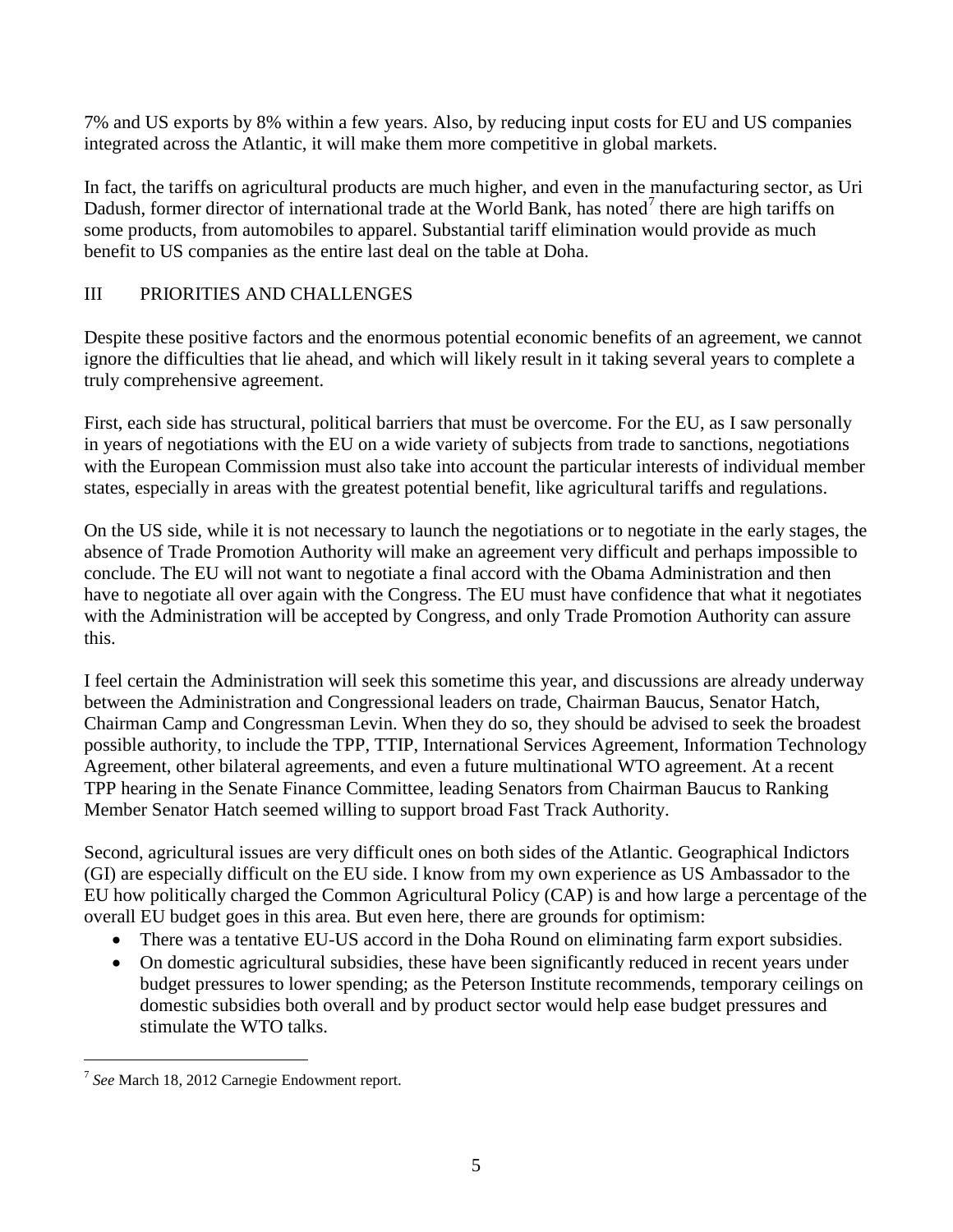- The EU has moved away from the product-based domestic subsidies, so prevalent during my tenure as US Ambassador, to income support for European farmers, which is expensive and unrelated to production, but is not trade distorting.
- With commodity prices high, US subsidies are less costly now.
- If the EU and US can agree on agricultural subsidy reductions, this can apply bilaterally, but can then be taken to the WTO for multilateral agreement, which if not achieved, means third countries would be at a competitive disadvantage for their agricultural products.

### Regulatory Convergence and Cooperation

I would like to focus in particular on the challenges and opportunities posed by TTIP in the area of regulatory convergence and cooperation. This is the TBC's top priority for this agreement.

The biggest potential benefit of TTIP is in the area of regulation. In 2009, the EU estimated that aligning and rationalizing transatlantic non-tariff measures would bring a gain of \$158 billion in additional GDP and an additional 2% in exports to the US. It has also been estimated that the US would gain over \$450 billion in annual GDP and a full 6% more in annual exports to the EU in the electrical goods, chemicals, pharmaceuticals, financial services, and insurance sectors.

If TTIP to provide significant value to our two markets, it must provide opportunities to both overcome existing regulatory barriers to trade in goods and services between our two markets and strengthen existing work to prevent barriers from being established in new and emerging technology.

As noted in TBC's recent submission to USTR, we believe that regulatory differences, including with respect to the role of science and evidence in developing regulatory measures in some sectors, are acting as a brake on transatlantic trade and economic growth. Lack of regulatory convergence increases costs across the range of industrial and service sectors and undermines competitiveness among sectors across the value chain.

It is no secret that there are significant differences in regulatory philosophy between the EU's precautionary principle and the US emphasis on self-regulation, as well as differences in prescribed test procedures and requirements between US and EU regulations. That does not suggest that consumers on one side of the Atlantic would be more tolerant to unsafe products than the other. Indeed, often the intended environmental and safety outcomes are very similar.

I know from experience how challenging these issues are. In the 1990s, during the Clinton Administration, after the signing of the New Transatlantic Agreement of 1995 and the creation of the Transatlantic Business Dialogue (TABD), there was a burst of activity to negotiate Mutual Recognition Agreements. We negotiated a few in the Clinton years and another one was done in the Bush Administration. But doing these on a sector-by-sector basis is time consuming, and may not be the best approach in all circumstances.

Many US regulatory agencies are independent of the executive branch, do not have a global view and respond only to domestic mandates and congressional oversight. I vividly remember a meeting in the Old Executive Office Building with the Food and Drug Administration to try to implement the notion of "tested once, tested in both markets." But the FDA did not believe that the testing labs in every EU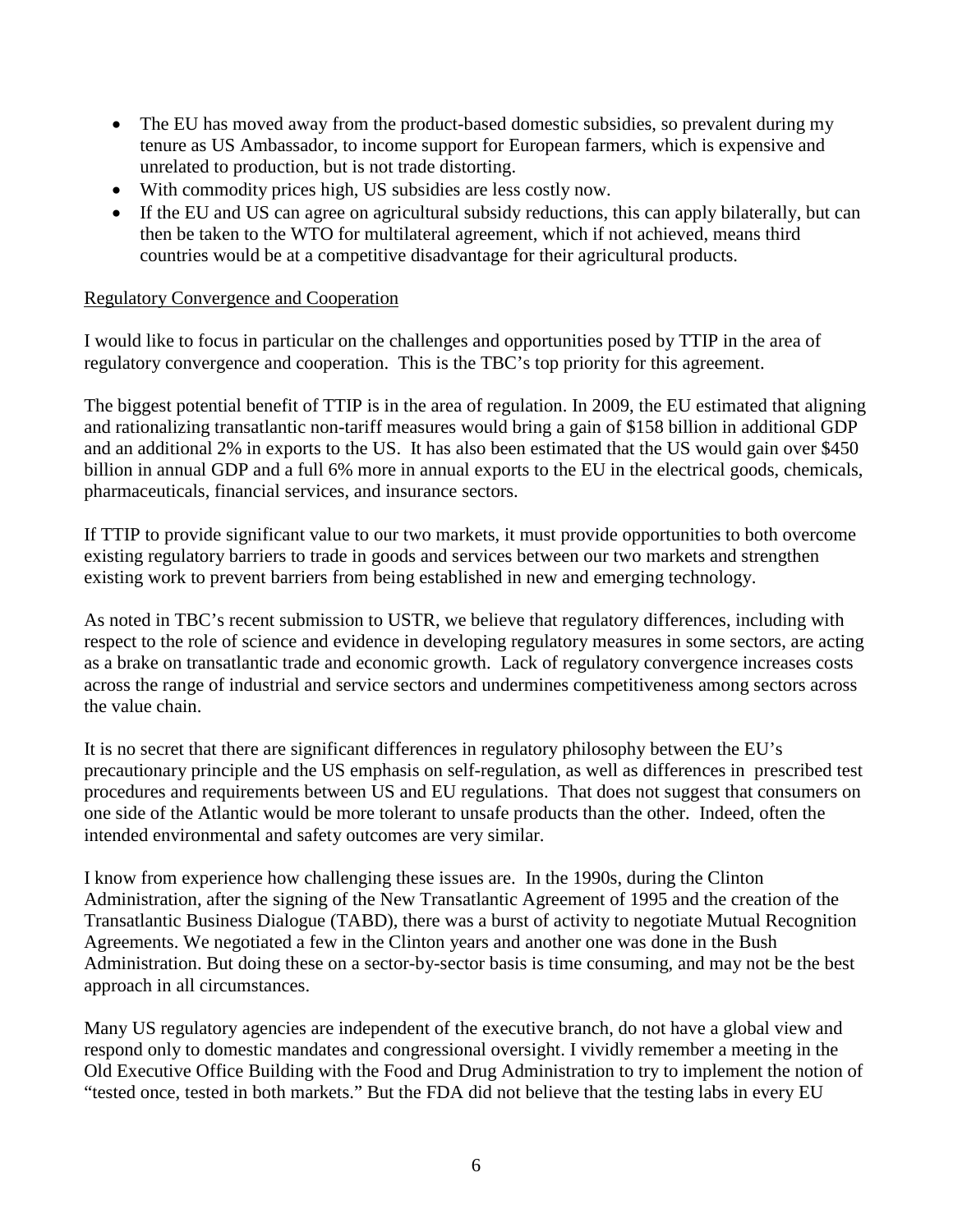member state were up to their standards. In the biotech area, in 2011, the EU approved "only six biotech products with an average approval time of 57 months".<sup>[8](#page-6-0)</sup>

In fact, we need to build confidence that in today's 21st century, the regulatory standards in both the EU and US are adequate to protect our publics and should be accepted, for example with GAAP and International Accounting Standards, both of which adequately protect investors, without requiring costly reconciliations by corporations. The Common Market operates on the basis of mutual recognition of the member states' varying regulations. Mutual recognition in some cases may be a more efficient and effective basis for regulatory cooperation than actual harmonization.

As negotiators address issues across legal, regulatory, and policy frameworks, they must consider how to best coordinate approaches on both sides of the Atlantic to maximize the potential for trade opportunities, reduce unnecessary costs and administrative burdens, and enhance economic growth and societal benefit. In some cases, harmonization may be among the best approaches where it results in a compromise of positions that achieve the objectives set forth above. However, TBC recognizes that harmonization may be a longer-term project. We also recognize the benefits of regulatory approaches converging where they can embrace the best practices of facilitating trade and investment. At a minimum, there should be coherence across regulatory approaches so as not to create impediments to trade. Finally, one of the most practical approaches to bridging divides across legal, regulatory and policy frameworks is interoperability -- not interoperability in the technical sense, but rather policy interoperability, or the ability of policies to work together. This type of policy interoperability often affords shorter-term solutions to enable trade and business across regions where there is incomplete legal, policy or regulatory coherence

I would like to offer the following suggestions:

- Strengthen the US-EU High Level Regulatory Cooperation Forum of key US and EU regulators to develop common approaches to regulation, with an overarching Framework Regulatory Accord, that would embodied in the Administrative Procedures Act- transparency, notice and comment by stakeholders, science-based decision making, and adopting the least costly alternative.
- With respect to existing technical regulations and standards, encourage harmonization and the consideration of the potential for mutual recognition frameworks; regulators should be encouraged to seek sectoral opportunities to adopt the concept "tested once, accepted in both markets," even if it is to each other's standards rather than one standard.
- Review sectors where additional regulatory convergence and standards harmonization under the High Level Regulatory Cooperation Forum during the TTIP negotiations should continue or commence, such as by identifying sectors where identical standards can be adopted. For example, we should consider an automobile agreement with the goal of mutual recognition of all auto standards to auto companies in the US and EU can export the same cars to each other that they make domestically. We should have confidence in the adequacy of each other's automobile safety standards.
- For emerging regulations, the EU and US should implement a joint regulatory harmonization or interoperability process that promotes and facilitates the development and adoption of common

 $\overline{\phantom{a}}$ 

<span id="page-6-0"></span><sup>8</sup> March 2013 Peterson Institute report.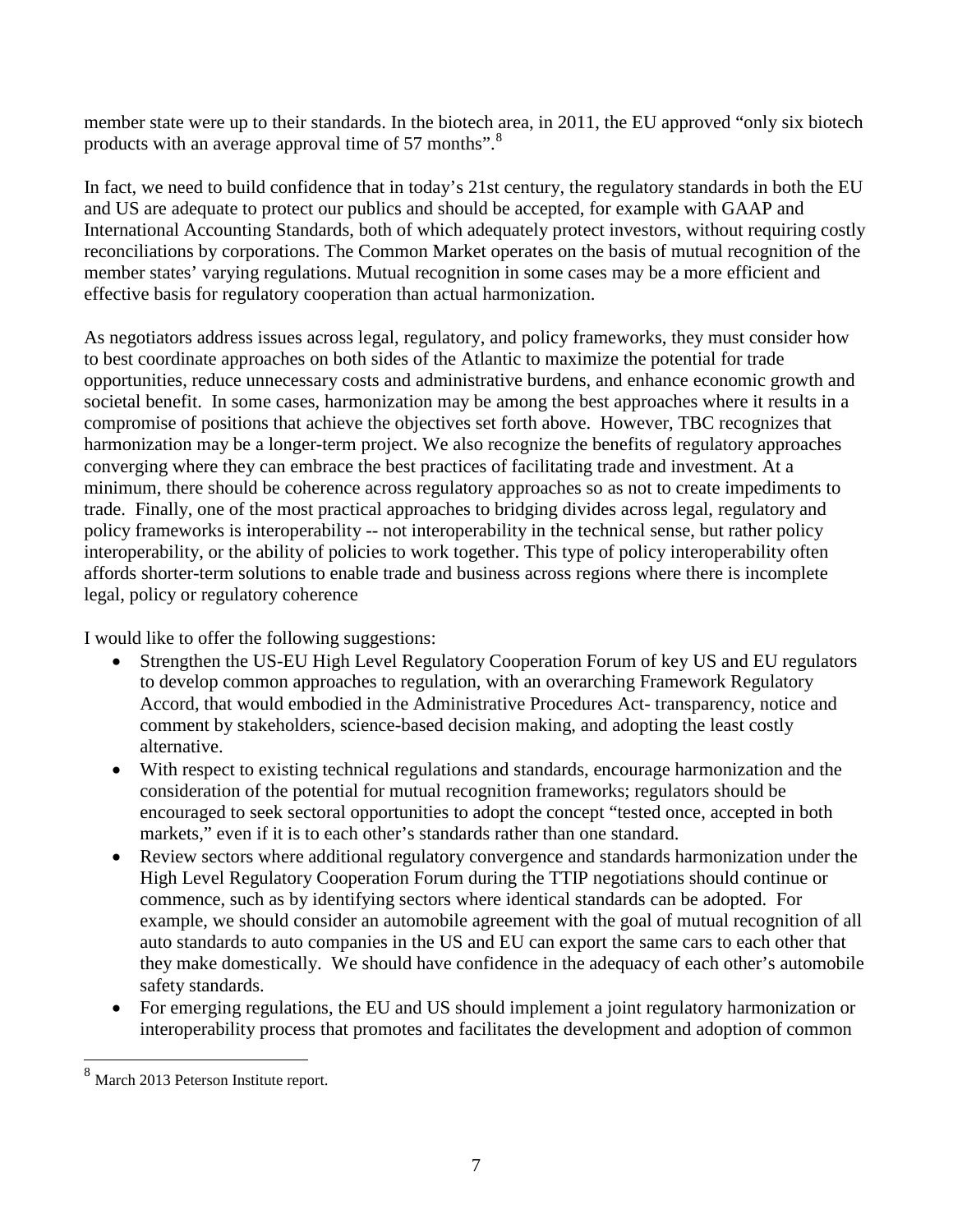future new regulations utilizing science-based, risk-based and transparent regulatory approaches. Harmonization of EU and US standards should also be encouraged on emerging technologies, where there are no legacy issues, such as but not limited to, nanotechnology and Internet-based products and services.

- Ensure that regulatory convergence mechanisms allow companies and consumers the ability to choose international standards from multiple sources consistent with the WTO Committee on Technical Barriers to Trade Decision.
- Promote greater transparency by requiring a transatlantic impact assessment with clear criteria for evidence and cost-benefit analysis for all regulations over a certain economic impact, providing notice to either side along with an opportunity to comment.

There will not be perfection in this area, but there is great room for progress. Indeed, there has been progress. The EU has begun to approve GMO products at a rate Hiddo Houben, who heads the Trade Section of the EU Delegation in Washington DC, has indicated is one every two to three months, reducing the large backlog. And there have already been some confidence building steps taken on SPS regulations, for example on the use of lactic acid on imported beef from the US, which indicates that progress toward reducing regulatory barriers is possible.

### Other key priorities

The TTIP has the opportunity to set new standards with respect to 21st century trade and sector-specific issues that will not only increase trade between our two markets but also provide a template for addressing shared challenges in third country markets. Joint US-EU standards would have a powerful impact on their adoption globally to the benefit of our companies and workers, rather than seeing the adoption of a Chinese standard, for example. The TBC submitted a thoughtful set of recommendations on a comprehensive set of issues to USTR late last week. I would like to highlight a few of those key priorities.

## **Services**

Many statistical data and studies demonstrate the vital importance of trade and investment in services for the transatlantic economies. The volume of EU-US bilateral trade in services, with a total of \$338 billion in 2010, is by very far the highest in the world. The figures demonstrate the importance of the US market to European services companies and vice versa, highlighting the importance of services in the TTIP negotiations.

The large potential for further growth in services trade is hampered by regulatory restrictions on both sides of the Atlantic. For TTIP to succeed, it is essential that both governments ensure that the importance of trade and investment in services, including services that can be delivered through cross border data flows, is duly reflected in the negotiations. For example, the agreement should include enforceable obligations to ensure the free flow of data across borders while taking into account the role of privacy in supporting the trust in these data flows.

While the transatlantic services market is already very integrated, there is a need to go further. TTIP should cover market access negotiations at all possible levels, including non-tariff barriers and other forms of de facto barriers to compete. Moreover, in order to promote continued innovation and trade, it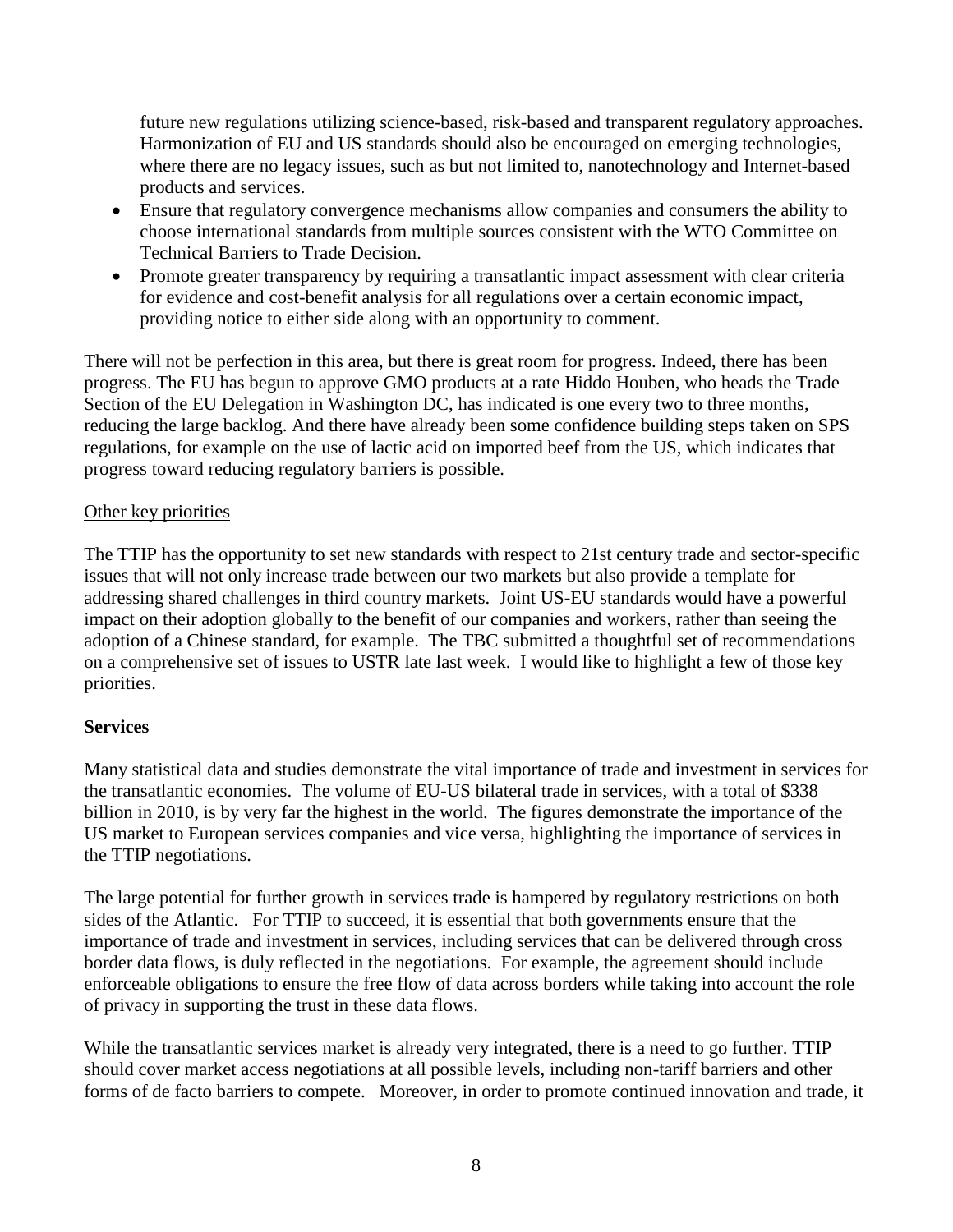is also important that services commitments in the TTIP be broad enough to cover both current and later developed technological advances.

## **Competition and SOEs**

To be a truly 21st century agreement, the TTIP must include disciplines for state-owned enterprises ("SOEs") to provide a fair and level playing field for both US and European companies who compete with government owned or controlled companies in global markets. Such disciplines should ensure that SOEs not displace private company efforts, and do not enjoy unfair advantages over their private-sector competitors, whether in the form of direct aid or disparate treatment in regulatory or other matters. TBC has proposed that TTIP contain a chapter on competition and has elaborated upon the important elements related to SOEs in such a chapter in their submission.

## **Workforce**

It is also important that TTIP or other relevant discussions between the two trading partners include measures to promote short term skilled labor mobility. Labor mobility is not only a necessary component in the provision of many cross-border services. Mobility and the corresponding ability to utilize the skills and competence of employees deployed outside of their regular country of residence are critical elements of the global talent sourcing practices increasingly common within companies on both sides of the Atlantic. This is particularly important given a vast amount of economic activity between parent companies and subsidiaries across the Atlantic.

## **Financial Services**

It is essential that financial services be included in the agreement. Financial services involve traditional trade and investment provisions pertaining to the General Agreement on Trade in Services, horizontal issues that are of general importance to a broad range of industrial or services providers and regulatory issues which might have market access implications.

The process of up-grading the framework for financial regulation is well under way in G20 countries and beyond. The G20 reform effort effectively addresses shortcomings in financial regulations and market infrastructures and products. In the process of legislation and rule-making on those issues, regulatory cooperation between the EU and the US should play a significant role in the process of setting international standards and best practices related to financial markets regulation and oversight.

It is essential that the EU and the US continue to coordinate and collaborate on finding the best approaches to financial markets regulation in order to drive down regulatory duplication costs for companies operating on both sides of the Atlantic. A framework for regulatory cooperation within existing forms of dialogue that take place on both a transatlantic and global basis should be the most effective way forward and should add transparency to regulatory differences and commonalities.

As well as the existing dialogue, the broader EU-US negotiation on a trade agreement provides a useful avenue for pursuing deeper transatlantic cooperation in financial services regulation. Inclusion of financial services in this agreement would also set an important precedent for global standards.